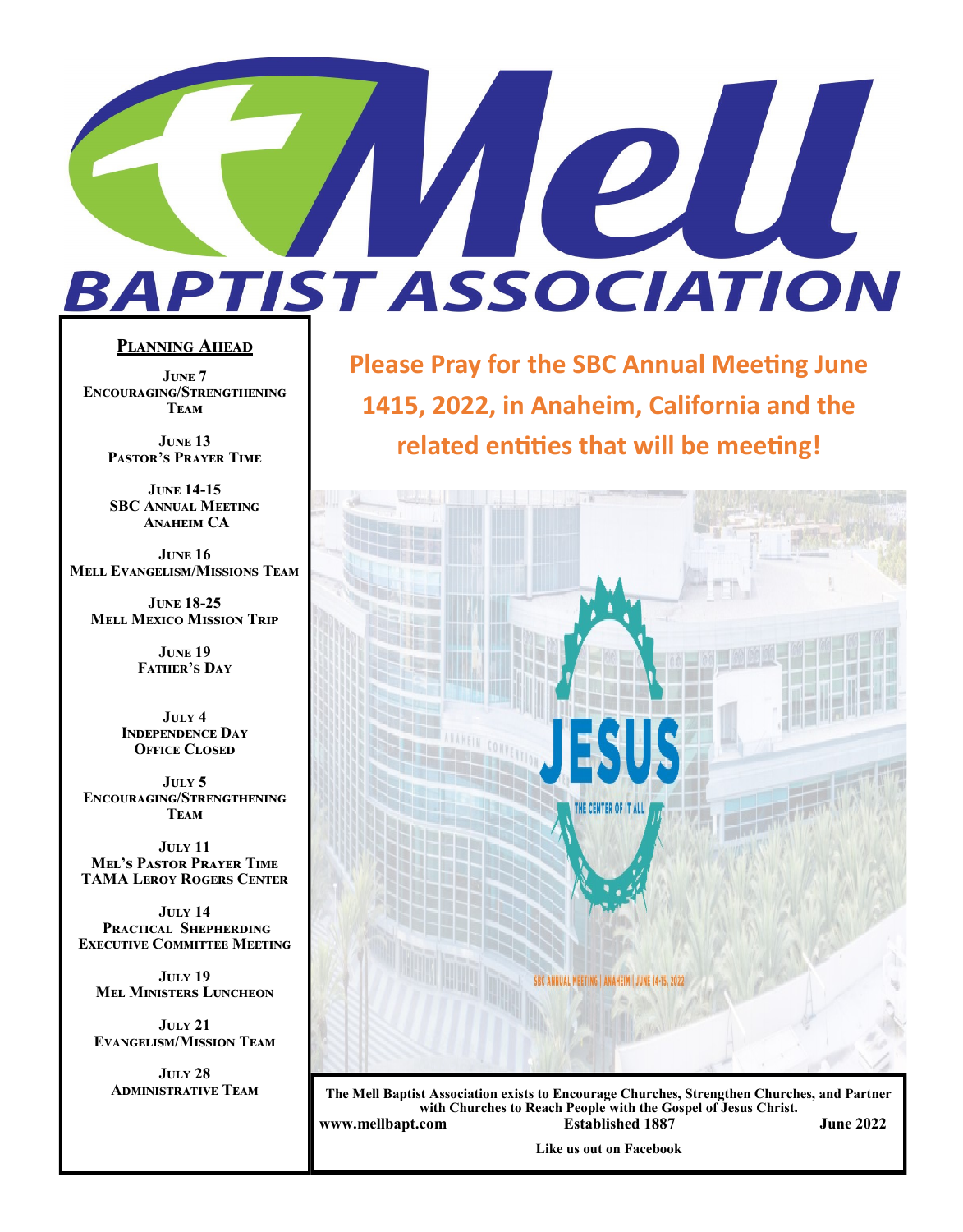#### **AM Thoughts**

We ran into a bit of a "snag" on May 14—the day of our Home Repair Ministry. We planned to work at two locations: one to build a 40 foot handicap ramp and the second to repair three areas of flooring and build a 15 foot handicap ramp. We only had five of us from two churches (Brookfield and Victory) to show up. We worked from 8 am to 5 pm and built the 40 foot ramp! We did not do anything at the second location! I gave our word that we would do this second job, so I am hoping enough men will let me know that they are willing to help with this second project in the next few weeks. We need to keep our word!

I want to share a little about the owner of the double-wide where we built the long ramp and show you pictures of before and after. This lady had been trying to get someone to build her a ramp for over a year. She finally called the fire department, and someone there gave her my telephone number. She broke her hip and is unable to do stairs. She said that she could not keep her doctor's appointments because she could not get out of her house. She came to the door while to see what we had done (that was a real chore for her). When we finished, I called her and asked if I could pray with her and she invited us all in to pray for her. She said she needed to call an ambulance to come get her because she has infections in her body. All five of us went in and prayed for her. She told me she had been praying all day that God would bless us for helping her. Being the hands and feet of Jesus to needy people!



Let me know if you would like to be a part of the Mell Home Repair Ministry. Thank you to the faithful giving of our churches to make it possible for us to purchase the materials for these projects. God is good all the time, and all the time God is good!

Please pray for the Mell Mexico Mission Trip June 18-25, 2022. *Tom*

#### **CHURCH NEWS**

**Liberty Baptist Church** is seeking a bivocational Minister of Music. Must be able to read and teach music, and, preferably, be able to play an instrument. Salary is negotiable. Contact Pastor Steve Tucker, (229) 450-4553 or email to: **libertytifton@gmail.com**

**Omega Baptist Church** is looking for a parttime Music Leader. This is a paid position. Contact Pastor Allen Mullis (229-848-1888) or email to:

**omegabaptistchurch@dmediacombb.net** 

**Bethel Baptist Church** is looking for a fulltime Minister of Students who will lead, coordinate, plan and promote the student ministry with emphasis of reaching students for Christ and training them to service him. Under the direction of the pastor, youth committee, the Minister of Students will assist in the outreach, growth, leadership and discipleship of the church. The Minister of Students shall be a person who reveals, by life, a true conversion experience and has the education/experience for the various duties of the position. This person shall be a family unit, husband/wife team. Such person should be: Ordained / Licensed / Layman / male or female who is married to person of opposite sex.

Please email your resume to: **[pastorrexjohnson@gmail.com](mailto:pastorrexjohnson@gmail.com)**

**Victory Baptist Church** will begin Divorce Care in June. Call 229-382-2211 for details

Churches wishing to inform the public of upcoming events, please send the information about the event to our office by the **20th** in order for it to be included in the newsletter.

**Our mailing address is:** Mell Baptist Association P.O. Box 1547 Tifton, GA 31793 [mellbapt@friendlycity.net.](mailto:mellbapt@friendlycity.net) Or call (229) 386-0865

#### **Mell Executive Committee Meeting**

**Thursday, July 7, 2022**

**(Note change in date** 

**from June 30 on Mell Calendar)**

**7 PM at the Mell Office**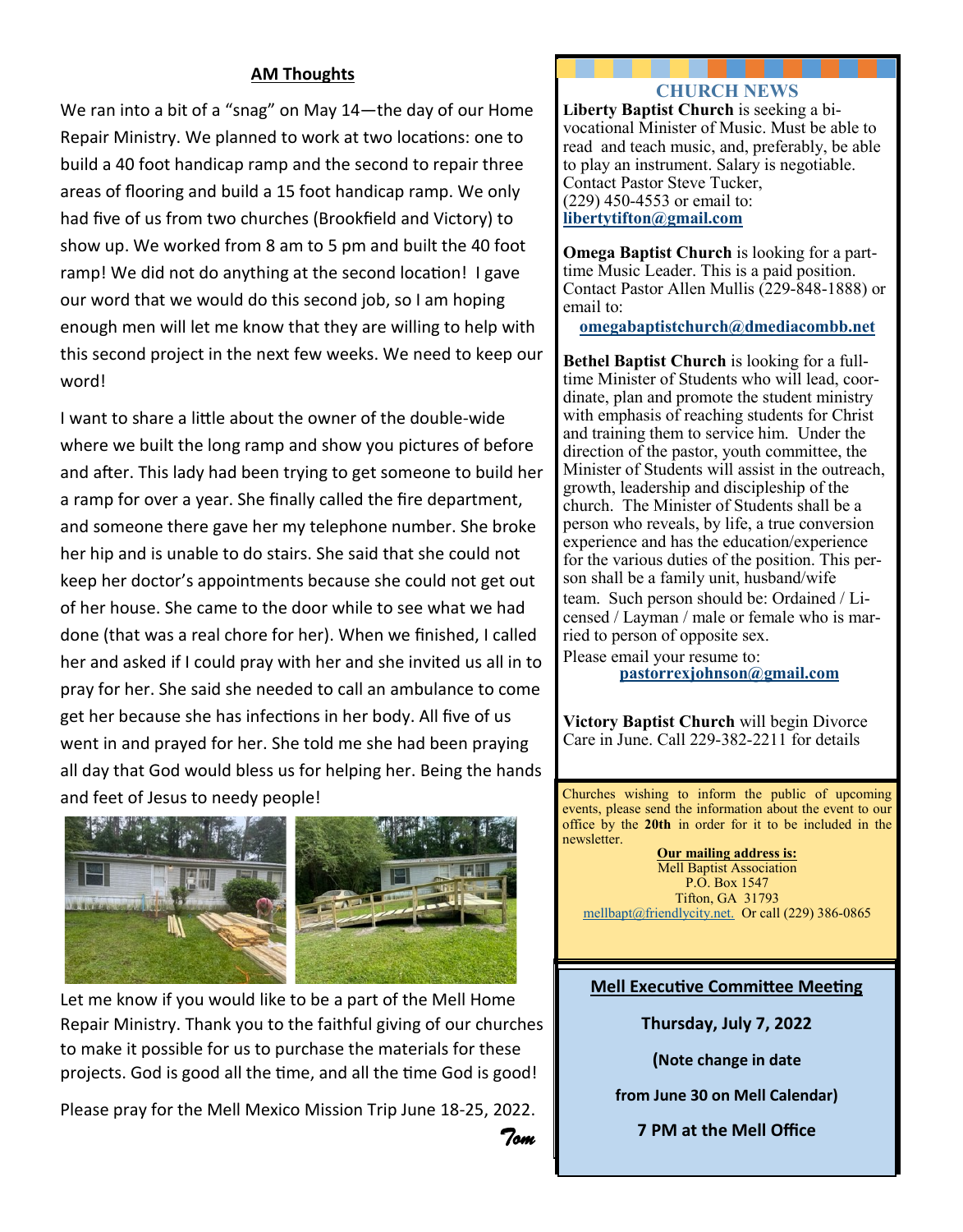|    | <b>CELEBRATION</b><br><b>JUNE</b>    |           | <b>USEFUL LINKS:</b>                                                                                                    |                                                         |
|----|--------------------------------------|-----------|-------------------------------------------------------------------------------------------------------------------------|---------------------------------------------------------|
|    |                                      |           |                                                                                                                         |                                                         |
| 8  | <b>Birthdays</b><br>Charlene Fogarty | Unity     | Southern Baptist<br>Convention                                                                                          | Georgia Baptist Mission Board<br>https://gabaptist.org/ |
| 10 | Carrie Strevel                       | The Road  | http://www.sbc.net/                                                                                                     |                                                         |
| 20 | Angie Norris                         | Eastside  | North American Mission Board                                                                                            | Mell Baptist Association                                |
| 21 | Greg Love                            | CrossView | http://www.namb.net/                                                                                                    | http://mellbapt.com/                                    |
|    | Anniversaries                        |           |                                                                                                                         | Christian Index                                         |
| 6  | Rev/Mrs. John Hughes                 | FB Tifton | <b>International Mission Board</b><br>http://www.imb.org/                                                               | http://christianindex.org                               |
| 9  | Rev/Mrs. William Fogarty             | Unity     |                                                                                                                         |                                                         |
| 26 | Rev/Mrs. Benji Rowland               | Journey   |                                                                                                                         |                                                         |
|    | <b>Pastor/Staff Anniversaries</b>    |           |                                                                                                                         |                                                         |
| 1  | Mark Myers (2008)                    | FB Tifton | <b>Food Pantry 2022</b>                                                                                                 |                                                         |
|    | <b>JULY</b>                          |           | The Food Pantry Served 14 in April                                                                                      |                                                         |
|    | <b>Birthdays</b>                     |           |                                                                                                                         |                                                         |
| 7  | Mark Myers                           | FB Tifton | <b>Schedule for 2022</b>                                                                                                |                                                         |
| 8  | William Fogarty                      | Unity     |                                                                                                                         |                                                         |
| 19 | Marsha Metzger                       | Lenox FB  | Let the office know if there is a problem with this                                                                     |                                                         |
| 20 | Glen Ford                            | Calvary   | schedule.                                                                                                               |                                                         |
| 27 | <b>Emily Miller</b>                  | FB Tifton |                                                                                                                         |                                                         |
|    |                                      |           | June                                                                                                                    | New River                                               |
|    | <b>Anniversaries</b>                 |           | July                                                                                                                    | FBC Chula                                               |
| 8  | Marcia and Michael Staub             | FB Tifton | August                                                                                                                  | Eastside                                                |
|    |                                      |           | September                                                                                                               | FBC Ty Ty                                               |
|    | <b>Pastor/Staff Anniversaries</b>    |           | October                                                                                                                 | Brookfield                                              |
|    | Jose Lopez (2004)                    | FB Tifton | November                                                                                                                | Northside                                               |
|    | Wayne Roe (1996)                     | FB Tifton | December                                                                                                                | <b>Brighton Road</b>                                    |
| 21 | Carl Metzger (2019)                  | Lenox FB  |                                                                                                                         |                                                         |
|    |                                      |           | Please Pray for the June 18-25 Mell Mexico Mission Trip                                                                 |                                                         |
|    |                                      |           | 1. Praise the Lord for the 14 from two churches who will partici-                                                       |                                                         |
|    |                                      |           | pate.                                                                                                                   |                                                         |
|    |                                      |           | 2. The logistics of getting 14 people to and from the airport in At-<br>lanta.                                          |                                                         |
|    |                                      |           | 3. The health and safety of our team.                                                                                   |                                                         |
|    |                                      |           | 4. The spiritual preparation for our team.                                                                              |                                                         |
|    |                                      |           | 5. The logistics of getting 14 people and our luggage from the air-                                                     |                                                         |
|    | Like as a father                     |           | port to Ichmul.                                                                                                         |                                                         |
|    | pitieth his daldren                  |           | 6. The preparation that needs to be done in Ichmul for us to have<br>a successful mission trip.                         |                                                         |
|    |                                      |           | 7. The leaders of Mission House Ichmul.                                                                                 |                                                         |
|    | sa the LOS                           |           | 8. The medical clinics that will be held.                                                                               |                                                         |
|    |                                      | $5$ less  | 9. The visitations that will be conducted.                                                                              |                                                         |
|    | pilielh them<br>that fear him        |           | 10. The teaching of Experiencing God to the leaders there.<br>11. The receptiveness of the Gospel when it is presented. |                                                         |
|    |                                      | Jaur S    | 12. Opportunities to share the Gospel.                                                                                  |                                                         |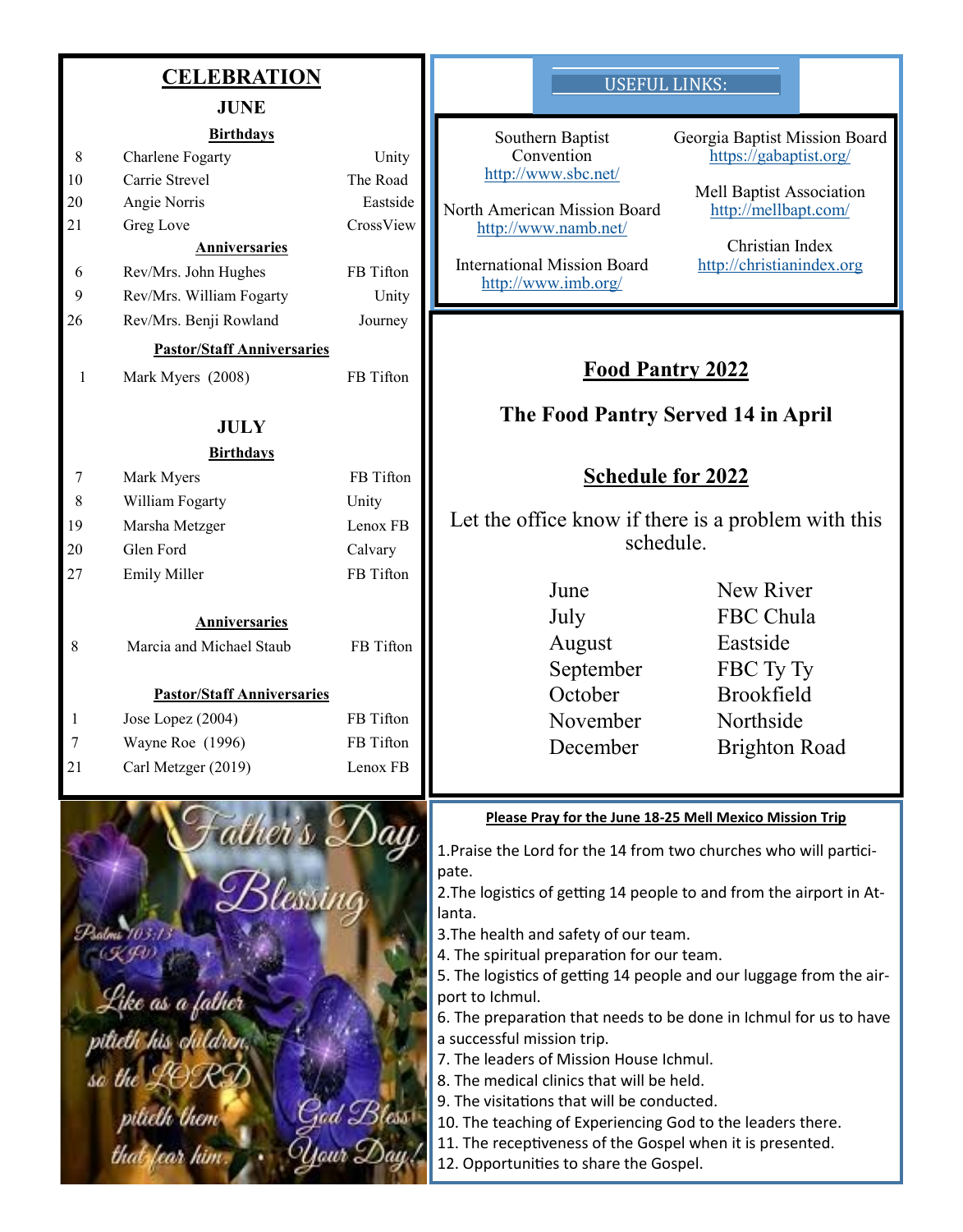

#### **BCM NEWS**

April 21, BCM sponsored a "Night of Worship" on the lawn of Lakeside Dorm. The weather was great, the atmosphere was inviting, and that night a soul was saved! A young man that had been coming to BCM for about a month was there and during the program he asked to speak to Josh. He had seen the difference Christ had made in the lives of some of the boys in his small group and wanted to know more about what they had. Josh explained what it meant to be saved and that very night he repented of his sins and asked God to lead his life!! What a miracle! He is now at home and people are calling to encourage him but please pray he will find a church at home to connect with and grow during the summer. 10 people were saved this year and Satan is like a roaring lion seeking to pounce on them now that they are at home and away from accountability and Christian friend encouragement. Please pray for them that they will continue to go to church, read their Bible, and grow.

This year many of the guys seemed to understand the need to share the gospel, and they did a great job sharing with friends and family and that is how God reached many of those who were saved. Please pray they will return in the fall with that same zeal to reach out. Many of the girls seemed to be distracted and it was harder for them to share. Many are worried about what others think, scared they will hurt someone's feelings, distracted by relationships, and caught up in social media. Please pray our girls will grow more in love with God than the things of this world. Some were beginning to understand the need to share and then the semester ended.

As we look to next fall there are many uncertainties. I understand there is a hopeful plan for a replacement, but until things are for certain, we are proceeding as planned. We have mapped out a schedule for the fall and are moving forward during the waiting period. The campus is still a great mission field and students are the best missionaries we have there and our God is faithful and loves these people – He will see this campus is reached for Christ! Please keep praying for the campus – God is working!

Mell Baptist Association 817 North Central Ave. P.O. Box 1547 Tifton, GA 31793 **RETURN SERVICE REQUESTED**

PH: 229-386-0865 mellbapt@friendlycity.net www.mellbapt.com

Non-Profit Organization U.S. Postage Paid Tifton, GA 31794 Permit No. 18

#### **FALL SUPPER LIST 2022**

AUG. 15 – BCM KICK OFF AUG. 22- BCM AUG. 29 – BCM SEPT. 5 - Holiday SEPT. 12 - Northside SEPT. 19 – FBC Chula SEPT. 26 - Crossview OCT. 3– New River

OCT. 10 – FBC Tifton

OCT. 24 – Eastside

Nov. 7 - Calvary

NOV. 14 – Mt. Zion

OCT. 17 – FALL BREAK

OCT. 31 – Fall Festival

NOV. 21 – BCM Friendsgiving

NOV. 28 Crossview

Please let me know if you need to make changes. We are thankful for your hard work! We could not do this without you!

#### **Baptist Collegiate Ministries Club Advisor Penny Chesnut ABAC 595 2802 Moore Highway Tifton, GA 31793-2601 229-848-0755**

# **Mell Monthly Financial**

April 2022

| <b>Funds Received:</b>  | \$9,793.25  |
|-------------------------|-------------|
| <b>Actual Expenses:</b> | \$12,021.46 |
| <b>Budget Needs:</b>    | \$9,360.41  |

 $\overline{a}$ 

Penny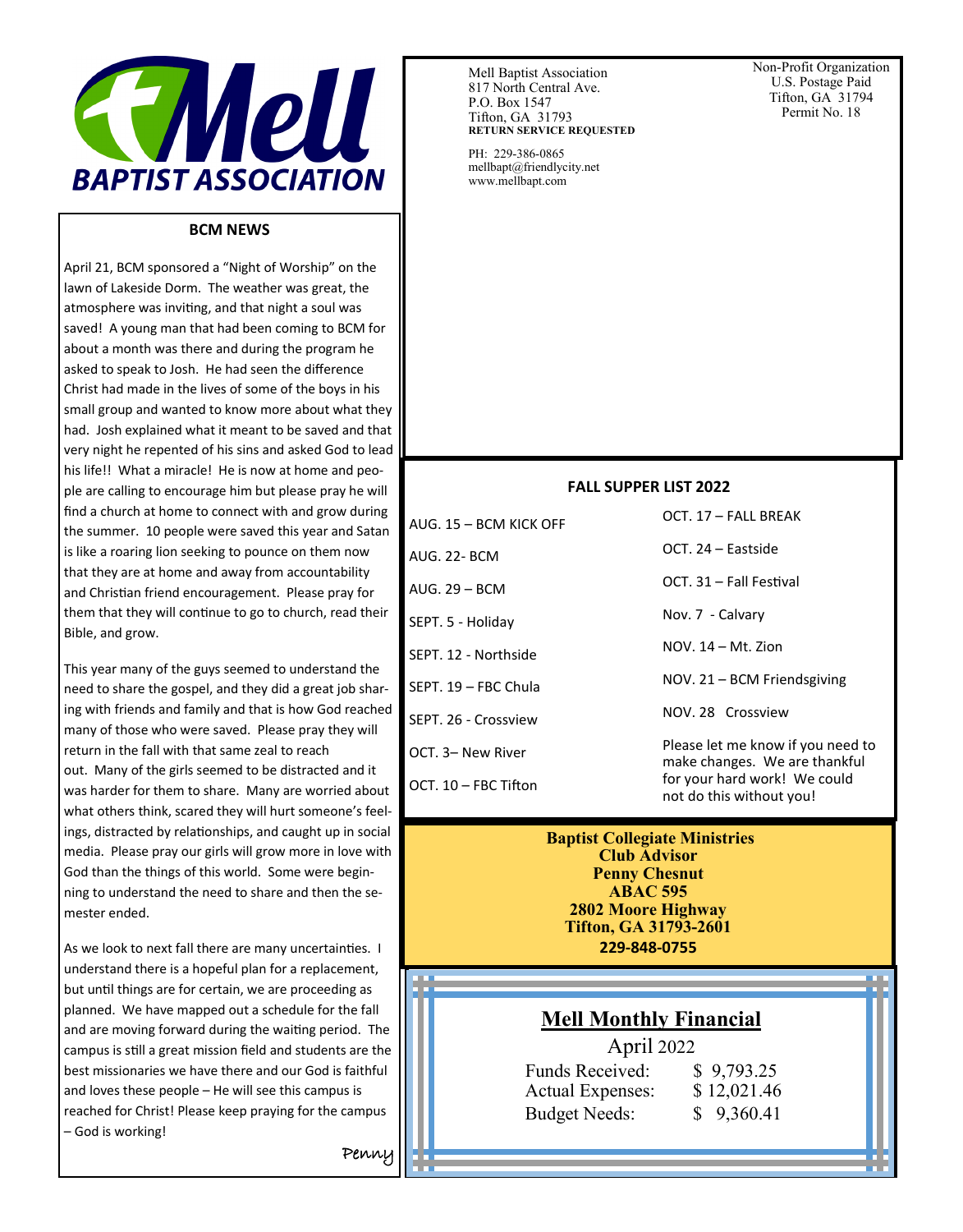## **MELL BAPTIST ASSOCIATION PRAYER UPDATE**

Volume 6, Number 5, June 2022

#### **Urgent Prayer Needs**

1. Pray for a spirit of prayer to sweep through our churches that would usher in true repentance and real revival.

#### **Local**

- 1. Pray for our Purpose to become a reality: "Mell Baptist Association exits to encourage churches, strengthen churches, and partner with churches to reach people with the Gospel of Jesus Christ".
- 2. We are praying for our churches and pastors per an alphabetical list of churches. Pray this time for Mt. Zion Baptist Church (Aaron Frasier, pastor), New Bethel Baptist Church (Bobby Pittman, pastor), and New River Baptist Church (Michael Marchant, pastor).
- 3. Pray for the churches without pastors: Alapaha, Eldorado, and Salem.
- 4. Pray for our city and county officials in Tift, Cook, and Berrien Counties.
- 5. Pray for our schools, colleges, boards of education, superintendents, principals, teachers, and students.
- 6. Pray for the lost in your family and your circle of influence (work, school, recreation, neighborhood, etc.).
- 7. Pray for unity in the body of Christ in our association and surrounding area.
- 8. Pray for the monthly meetings of our teams: Encouraging/Strengthening, Evangelism/Missions, and Administrative.
- 9. Pray for the Mell Baptist Association Associational Missionary, Tom Hocutt, and Administrative Assistant, Elizabeth Davis.
- 10. Pray for the Baptist Collegiate Ministry at ABAC, Penny Chesnut as she continues to lead, and the search for her replacement!
- 11. Pray for the Mell Mission Trip to Ichmul, Mexico (June 18-25).

## **State and U.S.**

- 1. Pray for our state government officials.
- 2. Pray for the Georgia Baptist Mission Board: its Executive Director (Thomas Hammond), its ministries, and our GBMB Southwest Regional Consultants: Samuel Ayala (Missions), Ovidia Cabrera (Hispanic Ministry) Lee Hill (Worship & Music), Tim Kilgore (Next Gen), Chris Reynolds (Pastor Wellness), Ray Sullivan (Discipleship), and Tim Williams (Evangelism).
- 3. Pray for our national government leaders.
- 4. Pray for the North American Mission Board, its president (Kevin Ezell), staff, and its missionaries.
- 5. Pray for the Southern Baptist Convention; Interim CEO, Willie McLaurin, of the Executive Committee; and Ed Litton, SBC President.
- 6. Pray for the Southern Baptist Convention's Annual Meeting June 12-15, 2022, in Anaheim, California.
- 7. Pray for the revival of God's people and the spiritual awakening of our nation and the world.
- 8. Pray for the protection and support of our law enforcement, fire fighters, and EMS personnel.

# **World**

- 1. Pray for the International Mission Board--its president (Paul Chitwood), staff, and missionaries.
- 2. Pray for the 1.8 billion Muslims of the world that they would come to an understanding of who Jesus Christ is.
- 3. Pray for the Gospel of Christ to be shared to the unreached people groups in the world.
- 4. Pray for the protection of Israel, wisdom for Israel as they deal with their enemies, and for the peace of Jerusalem.
- 5. Pray for protection for our armed forces in Iraq, Syria, and around the globe.
- 6. Pray that the people of Afghanistan, Iraq, Syria, and North Korea would have stable governments and that they would have an opportunity to hear the Gospel and respond.
- 7. Pray for the persecuted Christians of the world especially the believers in Afghanistan.
- 8. Pray for the cessation of hostilities in Ukraine, the Ukrainian refugees, and the believers in Ukraine.

## **ANSWERS TO PRAYER**

1. Praise the Lord for the five men who built a 40-foot ramp on May 14 as part of our Mell Home Repair Ministry. The lady had been trying to get one built for over a year!